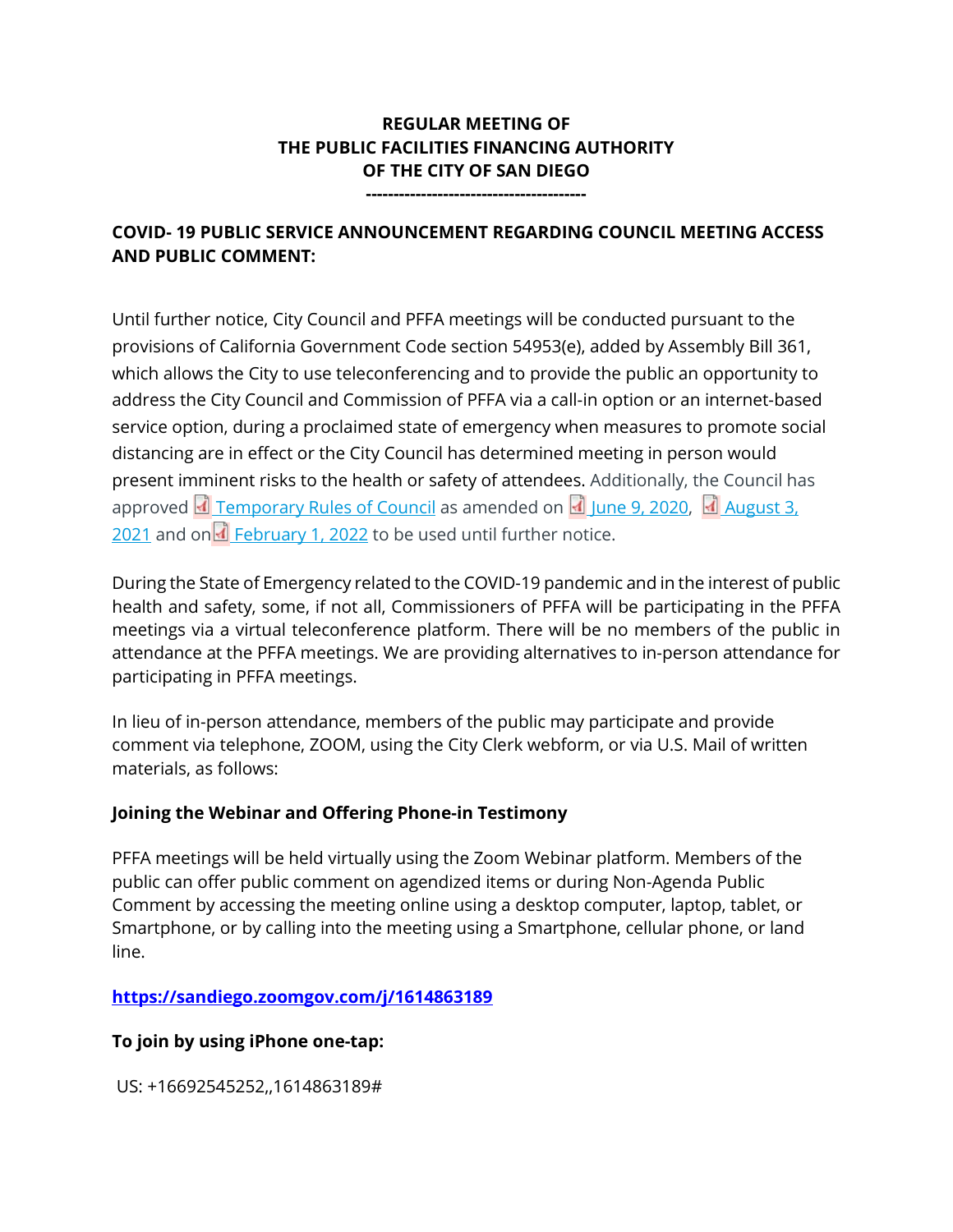# **To join by telephone:** Dial 1-669-254 5252 +

### When prompted, input **Webinar ID: 161 486 3189 #**

## **How To Speak To A Particular Item or during Non-Agenda Public Comment:**

When the Clerk introduces the item you would like to comment on (or indicates it is time for Non-Agenda Public Comment), raise your hand by either tapping the "Raise Your Hand" button on your computer, tablet, or Smartphone, or by dialing \*9 on your phone. You will be taken in the order in which you raised your hand. You may only speak once on a particular item.

When the Clerk indicates it is your turn to speak, unmute your phone by tapping the Unmute button on your computer, tablet or Smartphone, or dial \*6 on your phone.

**Comment on Agenda Items, Non-Agenda Public Comment, and Closed Session Public Comment** may be submitted using the **webform** indicating the comment type and item number (if relevant) for which you wish to submit your comment. Comments received by 8:00 AM the day of the meeting will be distributed to PFFA Commissioners and posted online with the meeting materials. All webform comments are limited to 500 words but may include attachments. Comments received after 8:00 AM the day of the meeting but before the item is called will be submitted into the written record for the relevant item.

**Group Presentations** you may sign up and submit materials to be shown as part of a group presentation at the following [Group Sign Up Webform,](https://www.sandiego.gov/form/group-presentation-sign-city-council-meeting) please do so by submitting complete information by 5:00 p.m. the day prior to the Council Meeting you wish to present at.

Group presentations will only be taken for items on the discussion agenda and one minute of presentation time will be given per participant listed as a member of the group with a maximum time of ten (10) minutes. Per Temporary Rule 2.6.1(c ) Organized presentations will be allowed up to 10 minutes per group to speak, for a total of 40 minutes for organized presentations per item. If more than one group on the same side (in favor or opposition) requests an organized presentation, the 20 minutes will be divided evenly between each group for that side.

Please note at the time the agenda item for which the group desires to present is introduced by the Clerk all members of the presenting group must be called into or logged into the meeting via the name and/or number listed in the form.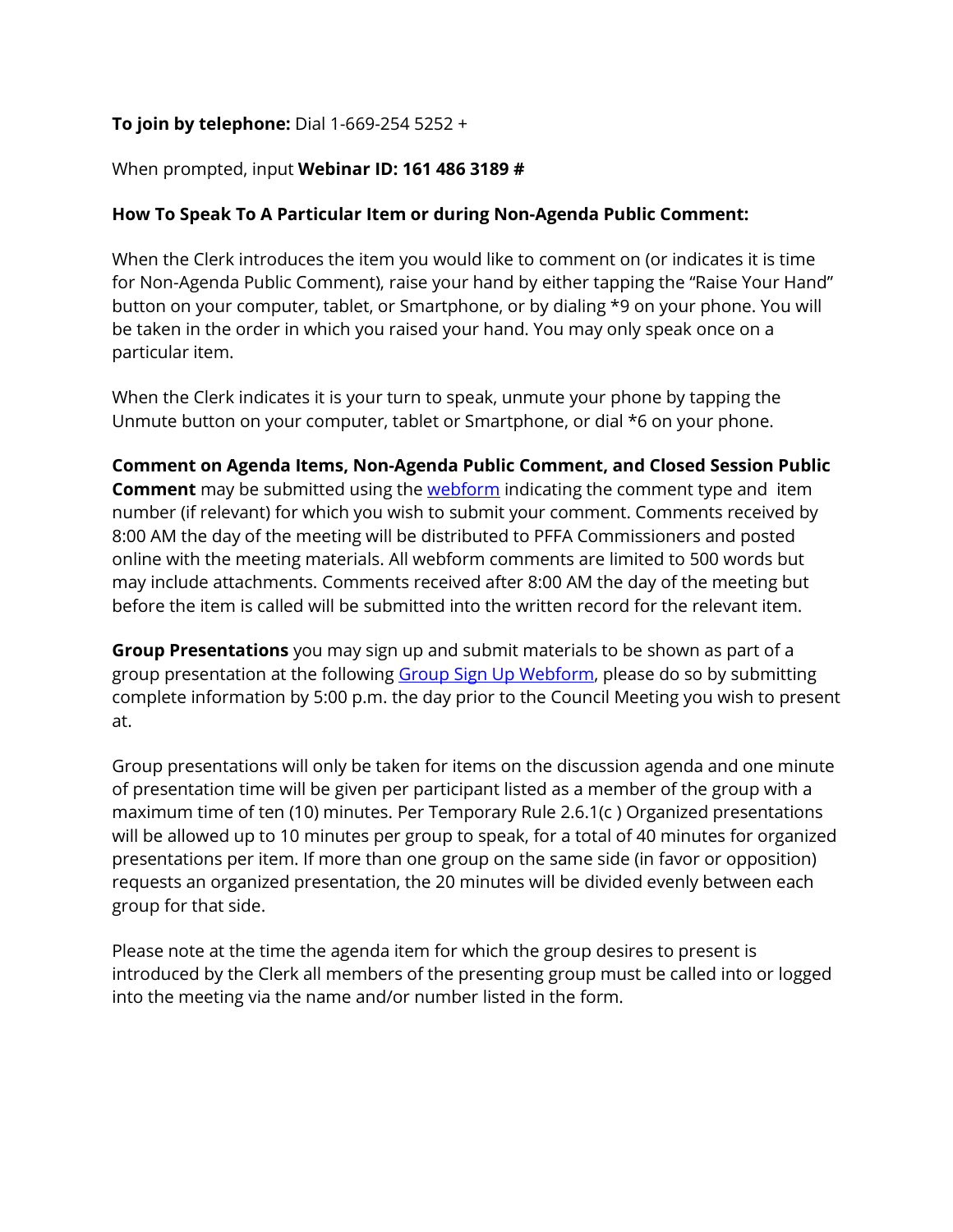**Written Materials**. Instead of submitting written materials as an attachment to the webform, you may submit via U.S. Mail to the City Clerk's attention at 202 C Street, MS2A San Diego, CA 92101. Materials submitted via U.S. Mail must be received one business day prior to the meeting to be distributed to PFFA Commissioners. Comments received via U.S. Mail on the day of, the meeting will be submitted into the written record for the relevant item.

The public may view the meetings on public television (within the City of San Diego only) on City TV Channel 24 for Cox Communications and Spectrum or Channel 99 for AT&T U-Verse, or [view the meetings online \(link is external\).](http://sandiego.granicus.com/ViewPublisher.php?view_id=31) 

## **REQUESTS FOR ACCESSIBILITY MODIFICATIONS OR ACCOMMODATIONS**

As required by the Americans with Disabilities Act (ADA), requests for agenda information to be made available in alternative formats, and any requests for disability-related modifications or accommodations required to facilitate meeting participation, including requests for alternatives to observing meetings and offering public comment as noted above, may be made by contacting the City Clerk at  $(619)$  533-4000 or email to: [cityclerk@sandiego.gov.](mailto:mail%20to:%20cityclerk@sandiego.gov) The City is committed to resolving accessibility requests swiftly in order to maximize accessibility.

Pursuant to the provisions of the Ralph M. Brown Act, notice is being given that a Meeting of the Board of Commissioners of the Public Facilities Financing Authority of the City of San Diego will be held on Tuesday, March 15, 2022, at 2:00 p.m., or soon thereafter at:

## LOCATION: **Virtual Meeting <https://sandiego.zoomgov.com/j/1614863189>**

**or** Dial 1-669-254 5252 + When prompted, input **Webinar ID: 161 486 3189 #**

### **FOR INFORMATION CALL: Bret A. Bartolotta at (619) 236-6220**